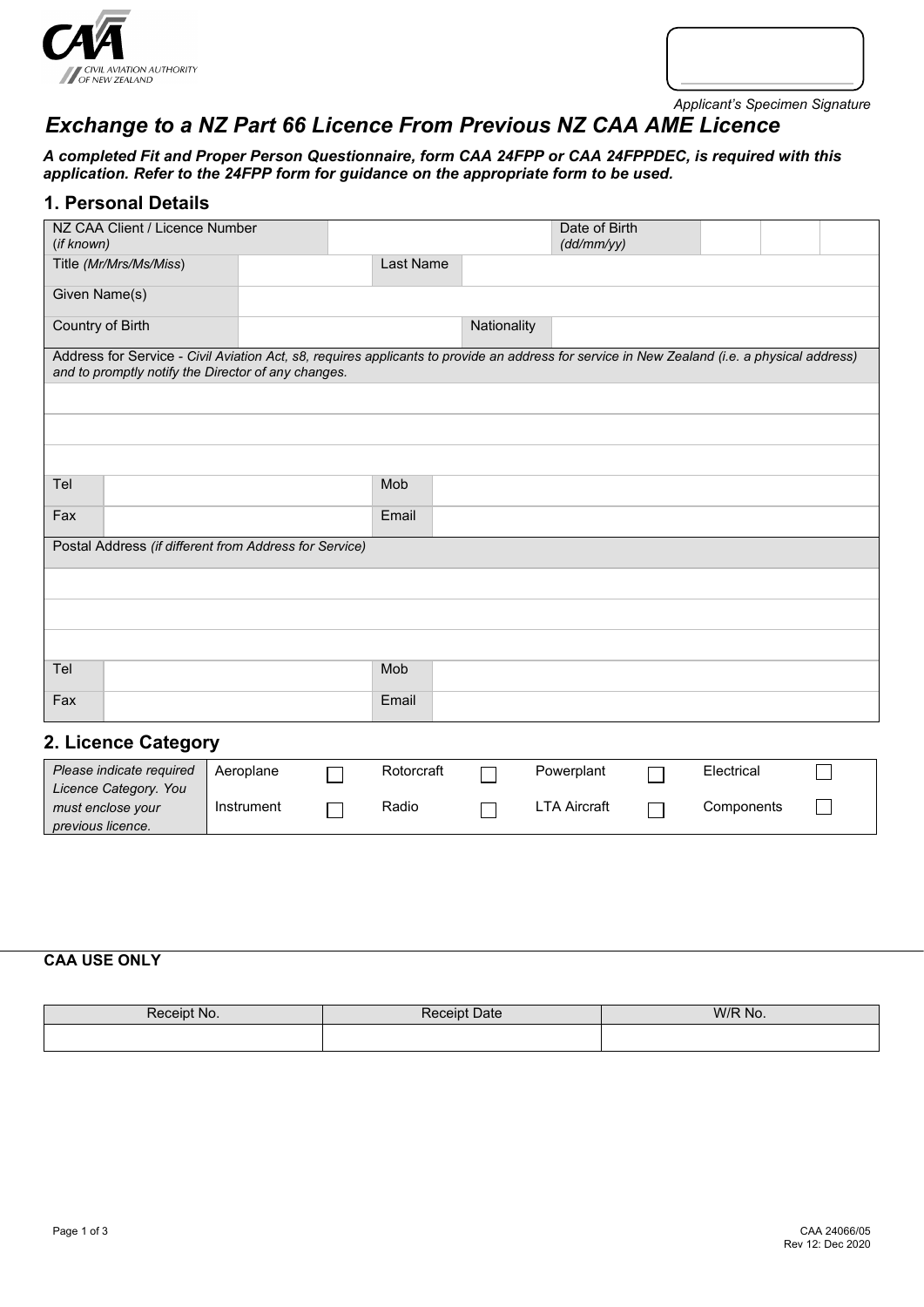|  | Name |  |
|--|------|--|
|--|------|--|

#### **3. Declaration**

| The provision of false                            |                                                                                                            |                                                                                                               |             |  |  |  |  |
|---------------------------------------------------|------------------------------------------------------------------------------------------------------------|---------------------------------------------------------------------------------------------------------------|-------------|--|--|--|--|
| information or failure to<br>disclose information |                                                                                                            | I declare that to the best of my knowledge and belief the statements made and the information                 |             |  |  |  |  |
| relevant to the grant or                          |                                                                                                            | supplied in this application and the attachments are complete and correct.                                    |             |  |  |  |  |
| holding of an aviation                            | <b>Consent to Disclosure &amp; Collection</b>                                                              |                                                                                                               |             |  |  |  |  |
| document constitutes an                           |                                                                                                            | l authorise the collection by the Director of Civil Aviation or his delegate (hereinafter referred to as "the |             |  |  |  |  |
| offence under Section 49                          | Director") from, and the disclosure to the Director by, any person, organisation or government department  |                                                                                                               |             |  |  |  |  |
| of the Civil Aviation Act                         | of any details of my knowledge & compliance with transport safety regulatory requirements.                 |                                                                                                               |             |  |  |  |  |
| 1990 and is subject, in                           |                                                                                                            |                                                                                                               |             |  |  |  |  |
| the case of an individual.                        | l authorise the Director to use, and disclose, the information obtained about me for any purpose under the |                                                                                                               |             |  |  |  |  |
| to imprisonment for a                             |                                                                                                            | Civil Aviation Act 1990, or other such purpose permitted by law.                                              |             |  |  |  |  |
| term not exceeding 12                             |                                                                                                            |                                                                                                               |             |  |  |  |  |
| months or to a fine not                           | <b>Applicant's</b>                                                                                         |                                                                                                               | <b>Date</b> |  |  |  |  |
| exceeding \$10,000.                               | <b>Signature</b>                                                                                           |                                                                                                               |             |  |  |  |  |

## **4. Applicant's Check List**

**CAA USE ONLY**

| Please ensure all<br>documents are                     | Copy of previous licence enclosed                                    |  |
|--------------------------------------------------------|----------------------------------------------------------------------|--|
| enclosed. Applications<br>which are incomplete or      | Proof of Payment – For Fee(s)                                        |  |
| lacking any required<br>documents will be<br>returned. | Specimen Signature at top of page 1<br>3.                            |  |
|                                                        | Name and ID completed at top of page 2<br>4.                         |  |
|                                                        | Fit and Proper Person Questionnaire – either 24FPP or 24FPPDEC<br>5. |  |

**Scan this form and email with a copy of your receipt to [lic.applications@caa.govt.nz](mailto:lic.applications@caa.govt.nz)**,, or post to Civil Aviation Authority, PO Box 3555, Wellington 6140, New Zealand

| - - - - - -       |                      |        |        |        |
|-------------------|----------------------|--------|--------|--------|
|                   |                      | Yes    | No     | N/A    |
| Examinations      | Old Licence Enclosed | □      | П      | $\Box$ |
| Required          | Fee correct          | $\Box$ | $\Box$ | П      |
| Passed            |                      |        |        |        |
| Comments          |                      |        |        |        |
|                   |                      |        |        |        |
|                   |                      |        |        |        |
|                   |                      |        |        |        |
|                   |                      |        |        |        |
|                   |                      |        |        |        |
|                   |                      |        |        |        |
|                   |                      |        |        |        |
| Assessing Officer | Date                 |        |        |        |